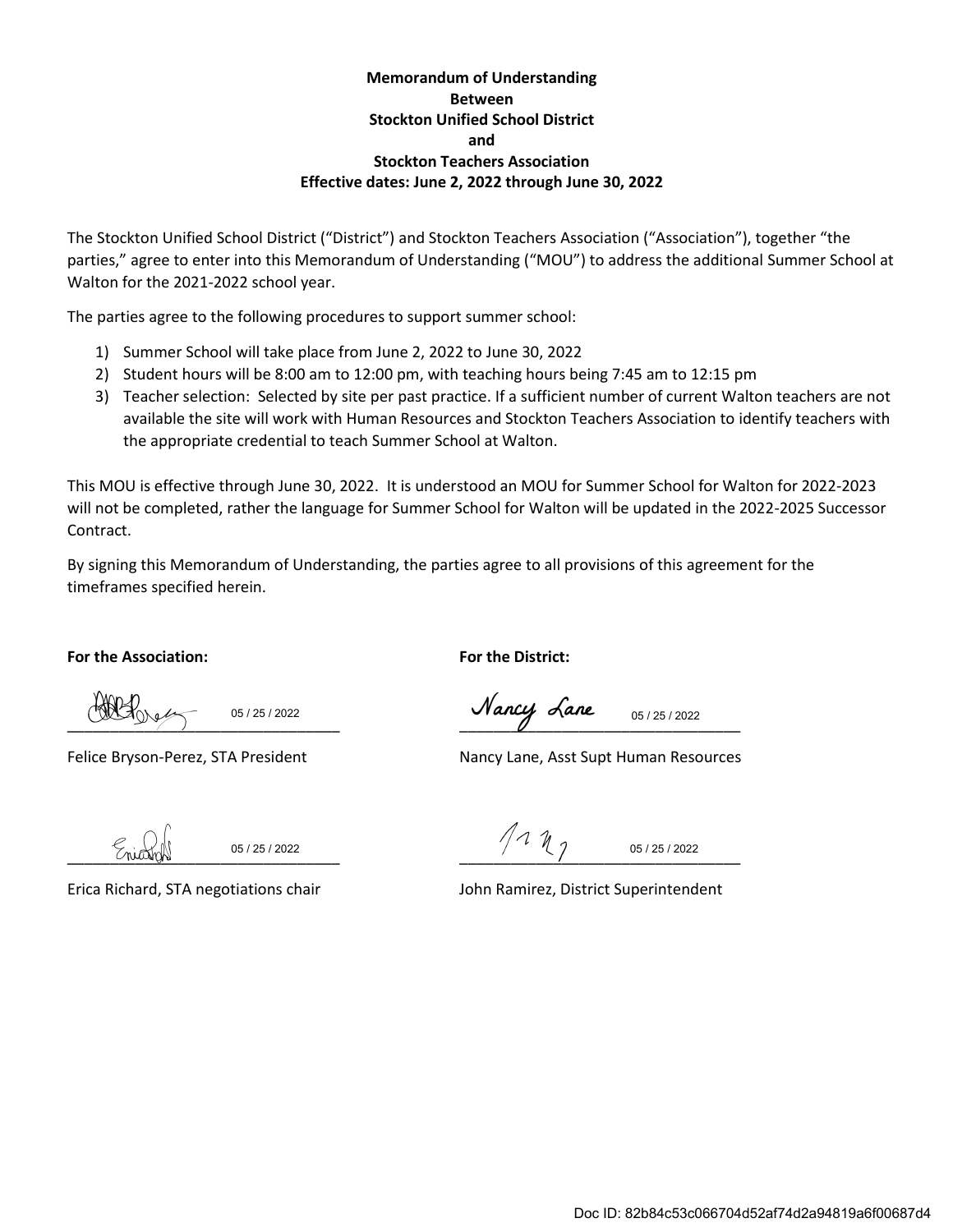# **V** HELLOSIGN

# Audit Trail

| <b>TITLE</b>                   | 2021-22 Walton Additional Summer School MOU 5.24.22 |
|--------------------------------|-----------------------------------------------------|
| <b>FILE NAME</b>               | Walton Summer SchDT 2022.5.24.docx                  |
| <b>DOCUMENT ID</b>             | 82b84c53c066704d52af74d2a94819a6f00687d4            |
| <b>AUDIT TRAIL DATE FORMAT</b> | MM / DD / YYYY                                      |
| <b>STATUS</b>                  | $\bullet$ Signed                                    |

### Document History

| <b>SENT</b>              | 05 / 24 / 2022<br>19:26:11 UTC-7 | Sent for signature to John Ramirez Jr.<br>(jramirezjr@stocktonusd.net), Nancy Lane<br>(nlane@stocktonusd.net), Felice Bryson Perez<br>(stapresident@stocktonteachers.org) and Erica Richard<br>(erichard@stocktonusd.net) from maguilar@stocktonusd.net<br>IP: 152.44.153.201 |
|--------------------------|----------------------------------|-------------------------------------------------------------------------------------------------------------------------------------------------------------------------------------------------------------------------------------------------------------------------------|
| O)<br>VIEWED             | 05 / 24 / 2022<br>23:52:46 UTC-7 | Viewed by Felice Bryson Perez<br>(stapresident@stocktonteachers.org)<br>IP: 98.242.16.144                                                                                                                                                                                     |
| <b>SIGNED</b>            | 05 / 25 / 2022<br>00:03:09 UTC-7 | Signed by Felice Bryson Perez<br>(stapresident@stocktonteachers.org)<br>IP: 98.242.16.144                                                                                                                                                                                     |
| $\circ$<br><b>VIEWED</b> | 05 / 25 / 2022<br>04:56:33 UTC-7 | Viewed by John Ramirez Jr. (jramirezjr@stocktonusd.net)<br>IP: 107.116.89.132                                                                                                                                                                                                 |